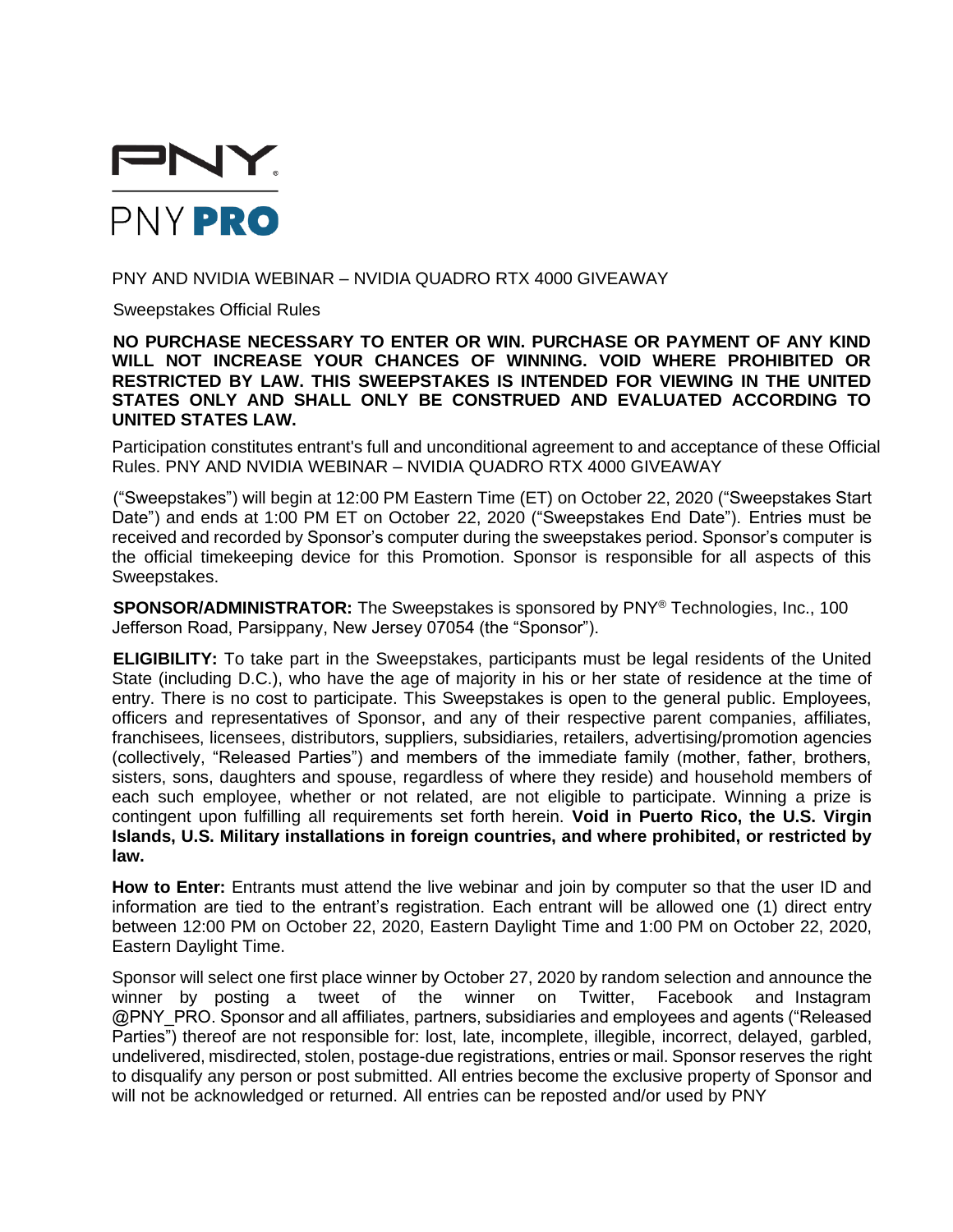in other Social Media or advertising. By participating, you consent (to the extent permitted by applicable law) for Sponsor to obtain, use, and transfer your name, address, likeness, and posted content, and other information for the sole purpose of administering this Sweepstakes.

**Internet Limitations of Liability:** Sponsor reserves the right, in its sole discretion, to cancel, terminate, suspend and/or modify the Sweepstakes, or any part of it, at any time, without notice, and to cancel, terminate, modify or suspend the Sweepstakes in whole or in part, at any time, without notice and award prizes using all non-suspect eligible entries received as of the termination/suspension date, if any infection, computer virus, bugs, tampering, unauthorized intervention, fraud, technical failures, or any other cause beyond Sponsor's control, affects the integrity or proper conduct of the Sweepstakes. Sponsor reserves the right, in its sole discretion, to disqualify any individual who tampers with the entry process (if applicable) or the operation of the Sweepstakes or to be acting in violation of these Official Rules or any other promotion or in a disruptive manner., Sponsor assumes no responsibility for any error, omission, interruption, deletion, defect, delay in operation or transmission, communications line failure, theft or destruction or unauthorized access to, or alteration of, entries. Sponsor is not responsible for: lost, late, incomplete, illegible, incorrect, delayed, garbled, undelivered, or misdirected entries; theft, destruction or unauthorized access to, or alteration of, entries; failures or malfunctions of phones, phone lines or telephone or data transmission systems; interrupted or unavailable network, server or other connections; any error, omission, interruption, defect or delay in any transmission or communication; traffic congestion on the Internet or any technical problem, including but not limited to any injury or damage to any person's computer related to or resulting from Sweepstakes participation; typographical, printing or other errors or omissions in these Official Rules, in any Sweepstakes-related advertisements or other materials, or other problems or errors of any kind whether computer, network, mechanical, human, electronic, typographical, printing or otherwise relating to or in connection with the Sweepstakes, including, without limitation, errors or problems which may occur in connection with the administration of the Sweepstakes, in the processing of entries, in the selection or announcement of winners or in the awarding of prizes. Sponsor's failure to enforce any term of these Official Rules shall not constitute a waiver of that provision.

Sponsor is not responsible for any damage to an entrant's system which is occasioned by participating in this Sweepstakes or by downloading any information necessary to participate in the promotion. Sponsor also is not responsible for incorrect or inaccurate entry information, whether caused by Internet users or by any of the equipment or programming associated with or utilized in the Sweepstakes or by any technical or human error, which may occur in the processing of the entries in the Sweepstakes. CAUTION: ANY ATTEMPT TO DELIBERATELY DAMAGE ANY WEBSITE OR UNDERMINE THE LEGITIMATE OPERATION OF THE SWEEPSTAKES IS A VIOLATION OF CRIMINAL AND CIVIL LAWS AND SHOULD SUCH AN ATTEMPT BE MADE, THE SPONSOR RESERVES THE RIGHT TO SEEK DAMAGES OR OTHER REMEDIES FROM ANY SUCH PERSON(S) RESPONSIBLE FOR THE ATTEMPT TO THE FULLEST EXTENT PERMITTED BY LAW. In the event of a dispute regarding the identity of an individual who actually submitted an online entry, the entry will be deemed submitted by the authorized account holder of the email account. "Authorized account holder" is defined as the natural person who is assigned to an email account by an Internet access provider, online service provider or other organization (e.g., business, educational, institution, etc.) that is responsible for assigning email addresses for the domain associated with the submitted email address. Potential winner may be required to show proof of being the authorized account holder. "Neither Activision Publishing, Inc. nor Bungie, Inc. are Sponsors of this Sweepstakes."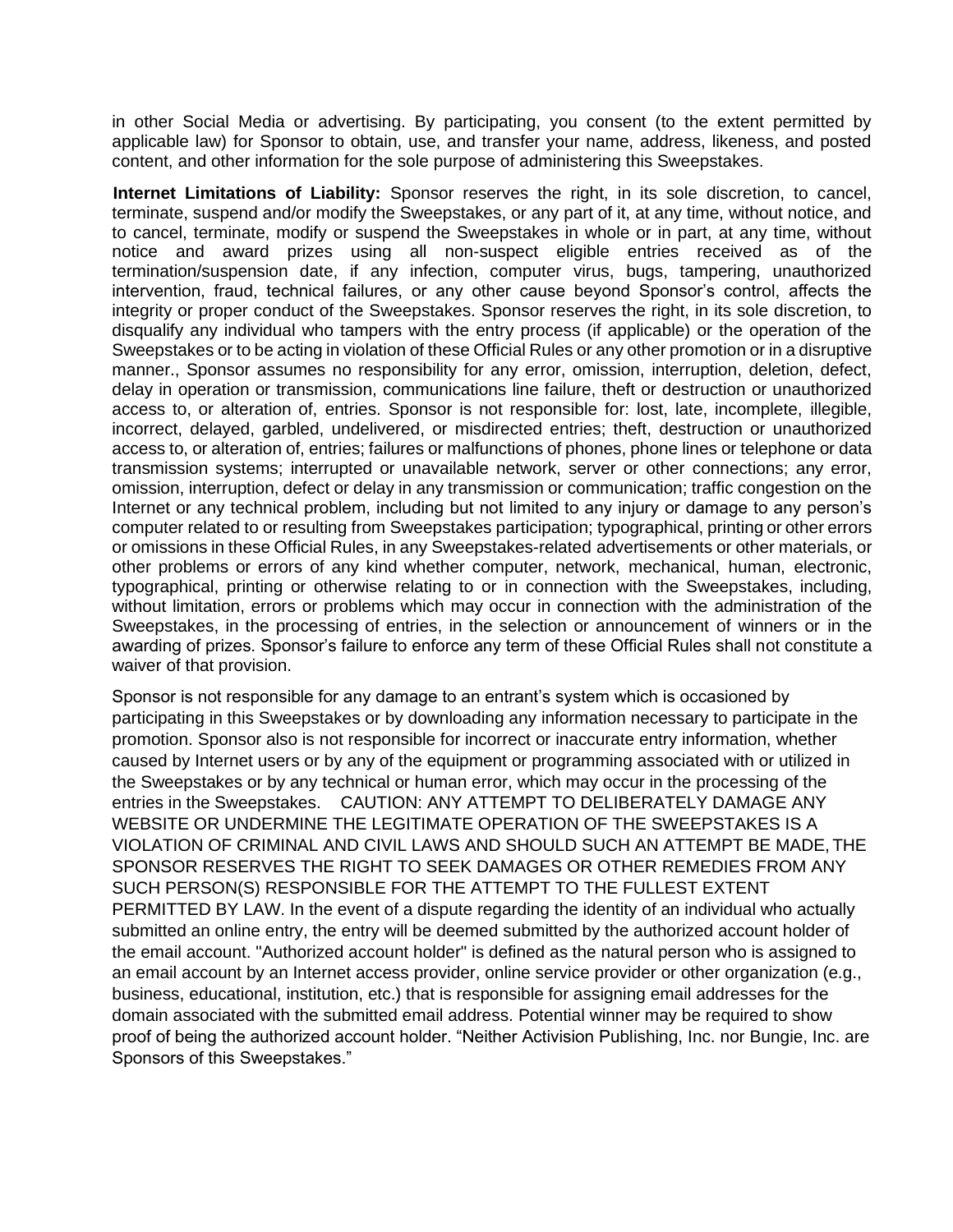By accepting any of the aforementioned prizes, the winner agrees to release the Released Parties from any and all liability whatsoever for any injuries, losses, or damages of any kind caused by entering the promotion or for damages of any kind caused by any prize or resulting from acceptance, possession, or use/misuse of prize awarded, or while preparing for, participating in, and/or traveling to and from any prize-related activity. Prizes are not exchangeable, transferable, or redeemable for cash. There are no substitutions unless specified by the Sponsor. The Sponsor reserves the right at its sole discretion to substitute any prize package with another prize of equal or greater value.

## **First Prize**: One NVIDIA Quadro RTX 4000 Graphics Card

**DRAWING AND NOTIFICATION:** The Prize winners will be selected before October 27, 2020 in a random drawing from among all eligible entries received between 12:00 PM Eastern Time (ET) on October 22, 2020 ("Sweepstakes Start Date"), and 1:00 PM ET on October 22, 2020 ("Sweepstakes End Date"), by PNY employees, whose decisions are final in all matters relating to the Sweepstakes. Odds of winning will depend on the total number of eligible entries received. The prize winner will be notified by email from [pnypro@pny.com](mailto:pnypro@pny.com).

**PRIZE CONDITIONS:** Prize winner/s are solely responsible for all applicable federal, state, and local taxes (if applicable) associated with the receipt of any prize. Upon initial notification and verification of each potential Prize Winner, confirmation will be posted on PNY's Facebook page. Each potential Prize Winner will be required to sign an Affidavit of Eligibility and Liability/Publicity Release and return the Affidavit within seven (7) days. **Note: The Affidavit sent to the potential Prize Winners will require that the Winner provide their Social Security Number to the Administrator, which will be used solely for tax reporting purposes.** If a prize or prize notification is returned as unclaimed or undeliverable to a potential winner, if a potential winner does not claim the Prize within 24 hours from the first notification attempt, if a potential winner fails to return requisite document within the specified time period, or if a potential winner is not in compliance with these Official Rules, then such person shall be disqualified and an alternate winner will be selected for the prize at issue. ALL EXPENSES OR COSTS ASSOCIATED WITH ACCEPTANCE OF A PRIZE NOT MENTIONED HEREIN ARE THE SOLE RESPONSIBLITIY OF THE PRIZE WINNERS. PRIZE WINNERS WILL NOT HAVE THE RIGHT TO SUBSTITUTE ANOTHER PRIZE PACKAGE. ANY DIFFERENCE BETWEEN THE STATED APPROXIMATE RETAIL VALUE OF ANY PRIZE AND THE ACTUAL VALUE OF SUCH PRIZE WILL NOT BE AWARDED. ANY UNCLAIMED PRIZE WILL NOT BE AWARDED.

**MISCELLANEOUS:** By accepting the a Prize, where permitted by law, the Prize Winners grant to the Released Parties and those acting pursuant to the authority of Sponsor and the Released Parties (which grant will be confirmed in writing upon Sponsor's request), the right to print, publish, broadcast and use worldwide IN ALL MEDIA without limitation at any time a Prize Winner's full name, portrait, picture, voice, likeness and/or biographical information for advertising, trade and promotional purposes without further payment or additional consideration, and without review, approval or notification. IN NO EVENT WILL RELEASED PARTIES BE RESPONSIBLE OR LIABLE FOR ANY DAMAGES OR LOSSES OF ANY KIND (INCLUDING WITHOUT LIMITATION, DIRECT, INDIRECT, INCIDENTAL, CONSEQUENTIAL, OR PUNITIVE DAMAGES) ARISING OUT OF PARTICIPATION IN THIS SWEEPSTAKES OR THE ACCEPTANCE, POSSESSION, USE, OR MISUSE OF, OR ANY HARM RESULTING FROM THE ACCEPTANCE, POSSESSION, USE OR MISUSE OF THE PRIZES. By participating, Entrants release and agree to hold harmless the Released Parties from any and all liability for any injuries, death or losses or damages to persons or property AS WELL AS CLAIMS/ACTIONS BASED ON PUBLICITY RIGHTS, DEFAMATION, AND/OR INVASION OF PRIVACY that may arise from participating in this Sweepstakes or its related activities or the acceptance, possession, use or misuse of, or any harm resulting from the acceptance, possession, use or misuse of the Prize(s). The Prize Winners also acknowledge that Released Parties have neither